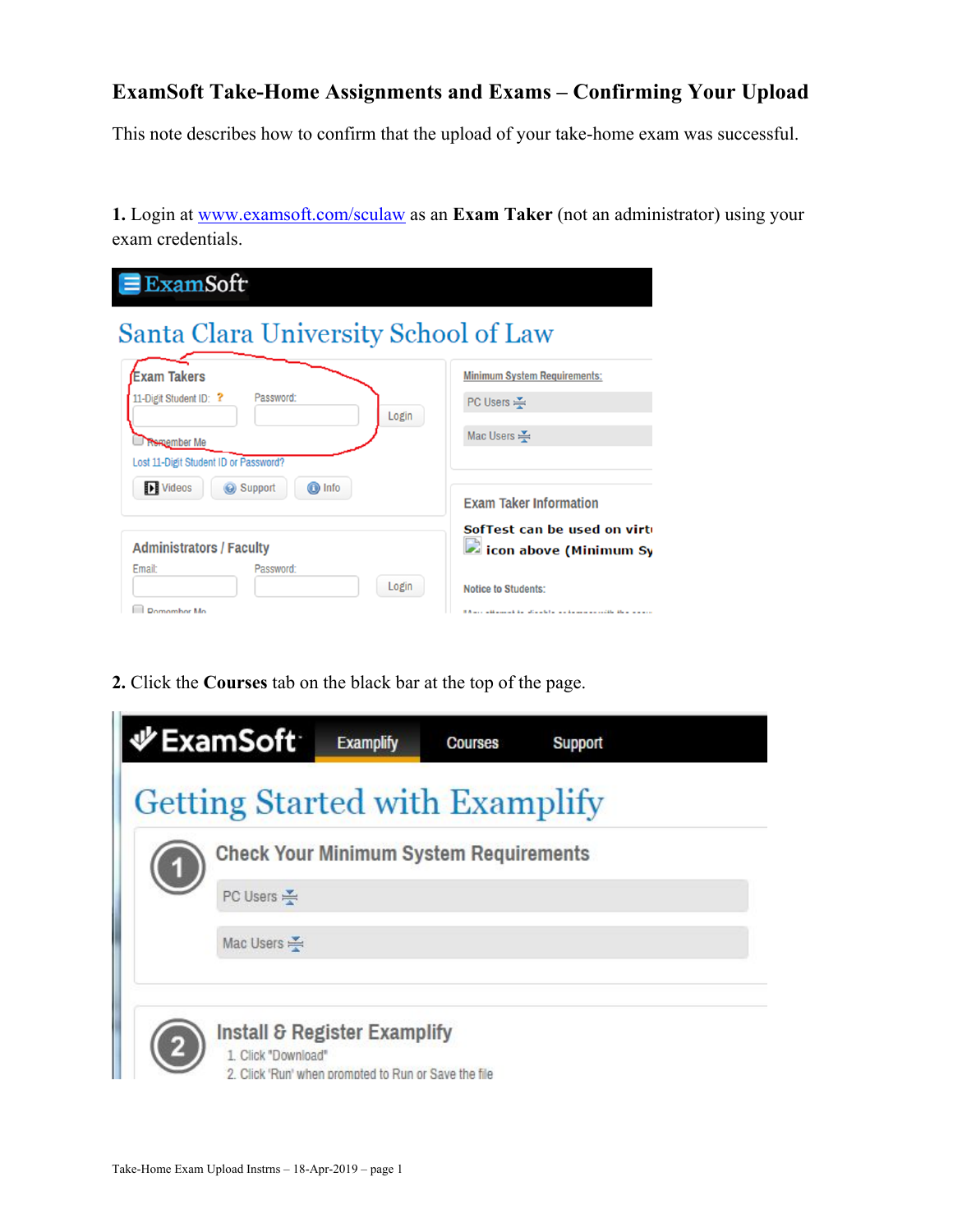## **3.** You'll see a list of your classes.

| Courses                    |                     |                                                                  |                            |                   |
|----------------------------|---------------------|------------------------------------------------------------------|----------------------------|-------------------|
| Manual Exam Upload         | Assignment Drop Box |                                                                  |                            |                   |
| First Previous 1 Next Last |                     |                                                                  | Show: 10   25   50   100   |                   |
| <b>Status</b>              | Course              |                                                                  | <b>Notifications</b>       | Exams/Assessments |
| Active                     |                     | Linear-Algebra-Frenkel-998-99998-2016-Fall                       | Uploads/Downloads Required |                   |
| Inactive                   |                     | The-Defense-of-Western-Civilization-Leonidas-999-99999-2016-Fall | Uploads/Downloads Required |                   |
| <b>N/A</b>                 | No Course           |                                                                  | Uploads/Downloads Required |                   |

An active class will have a green Active label. The blue course name is a link to the class. Click on the link of the class for which you have a take-home final or assignment.

**4.** Now you will see a screen like this:

|                                                                     | xamSoft                                                                                                                                                                                                                        | <b>SofTest</b><br>Courses<br>Support                        |                      |                          |                     |                         |  |  |
|---------------------------------------------------------------------|--------------------------------------------------------------------------------------------------------------------------------------------------------------------------------------------------------------------------------|-------------------------------------------------------------|----------------------|--------------------------|---------------------|-------------------------|--|--|
|                                                                     | Course: Linear-Algebra-Frenkel-998-99998-2016-Fall                                                                                                                                                                             |                                                             |                      |                          |                     |                         |  |  |
|                                                                     | If you saw the green confirmation screen while exiting SofTest, your file has been uploaded. Additional confirmations such as emails, texts, and the exam history will be received or updated within 15 minutes. For more info |                                                             |                      |                          |                     |                         |  |  |
| Previous 1 Next                                                     |                                                                                                                                                                                                                                |                                                             |                      | Show: 10   25   50   100 |                     |                         |  |  |
| Title                                                               | Type                                                                                                                                                                                                                           | <b>Notifications/Actions Required</b>                       | <b>Download Date</b> | <b>Upload Due Date</b>   | <b>Upload Date</b>  | <b>Upload File Name</b> |  |  |
| Linear-<br>Algebra-<br>Frenkel-2016-<br>Fall-<br>TakeHome-<br>Final | Exam                                                                                                                                                                                                                           | <b>Upload Assignment: 8 Days Remaining</b><br><b>ACTION</b> | ٠                    | 11/11/2016 1:30 PM       | 11/03/2016 11:28 AM | Algebra Final 2345.pdf  |  |  |

If the upload date and upload file name are listed, then your file uploaded successfully. In this case, the file was called *Algebra Final 2345.pdf* and was uploaded at *11/03/2016 11:28 AM*.

If a green upward-pointing arrow still appears, then this take-home has been configured to allow you to upload multiple versions. If you see a mistake in your final answer, you may correct and upload your revised version, BUT, BE CAREFUL. Your revised version will entirely replace the previous version. YOUR INSTRUCTOR WILL SEE ONLY THE LAST ONE YOU UPLOADED AND THE TIME IT WAS UPLOADED. DON'T RISK MAKING YOUR EXAM LATE TO CORRECT A MISPLACED APOSTROPHE!!!